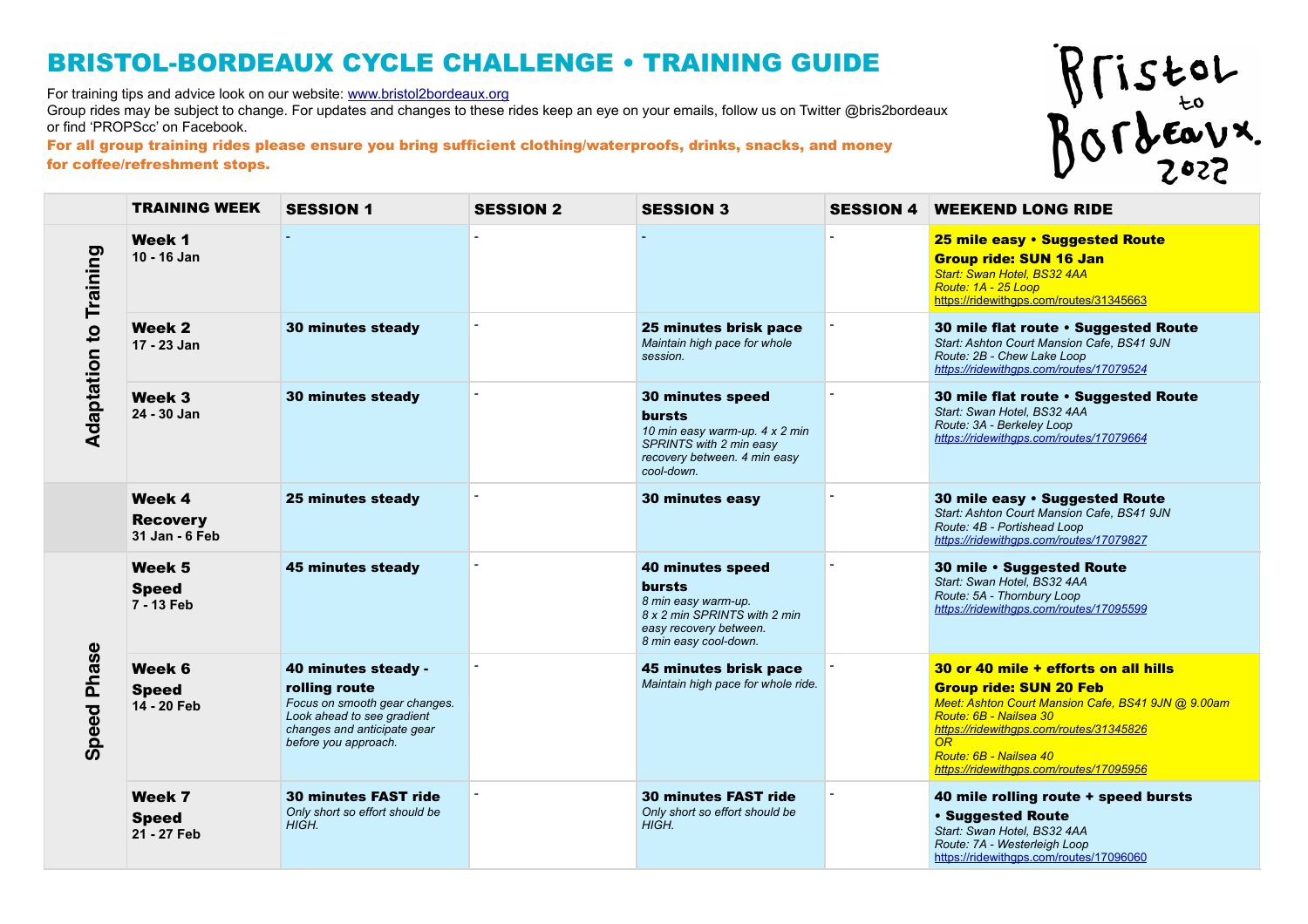For training tips and advice look on our website: [www.bristol2bordeaux.org](http://www.bristol2bordeaux.org) 

Group rides may be subject to change. For updates and changes to these rides keep an eye on your emails, follow us on Twitter @bris2bordeaux or find 'PROPScc' on Facebook.

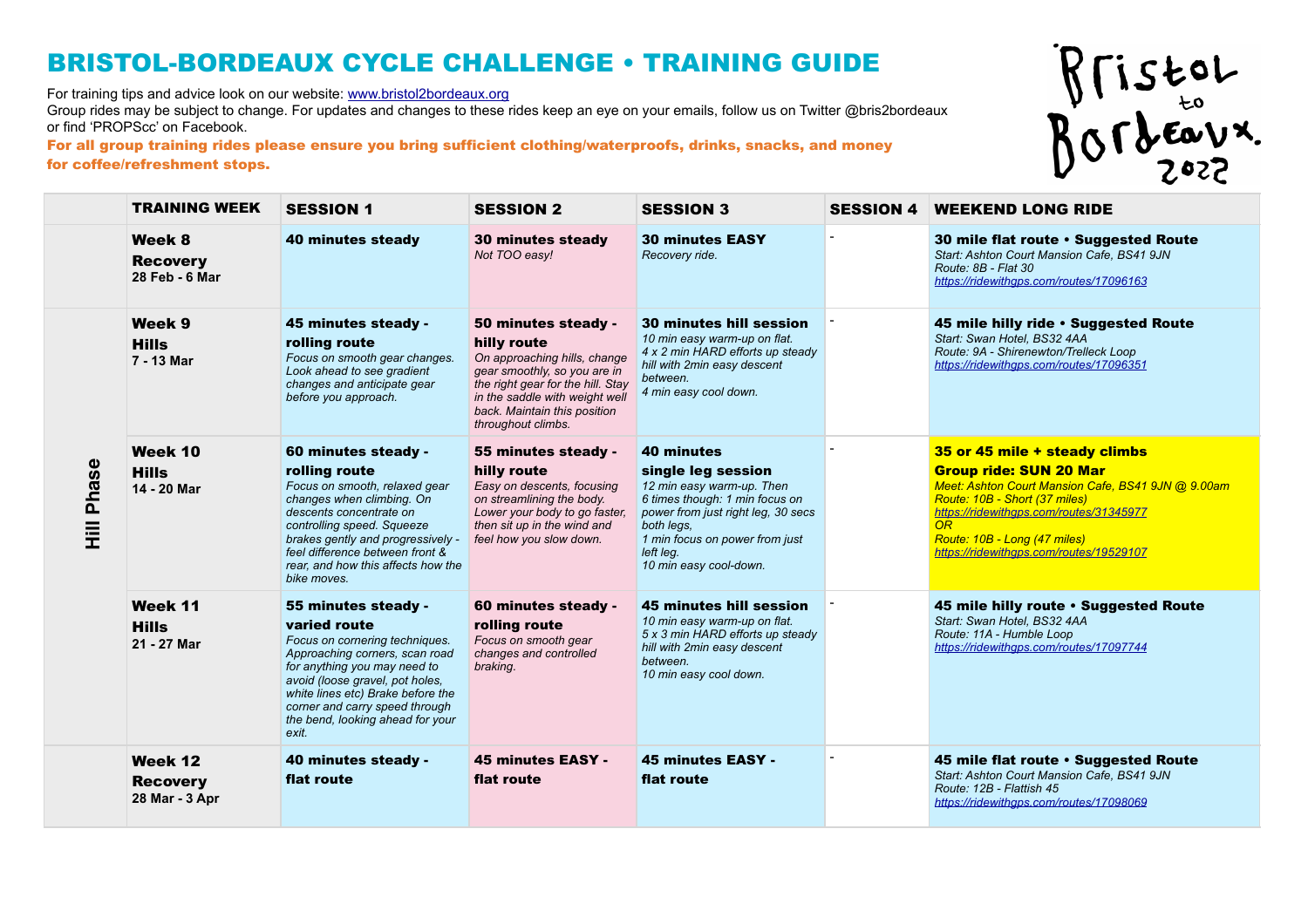For training tips and advice look on our website: [www.bristol2bordeaux.org](http://www.bristol2bordeaux.org) 

Group rides may be subject to change. For updates and changes to these rides keep an eye on your emails, follow us on Twitter @bris2bordeaux or find 'PROPScc' on Facebook.

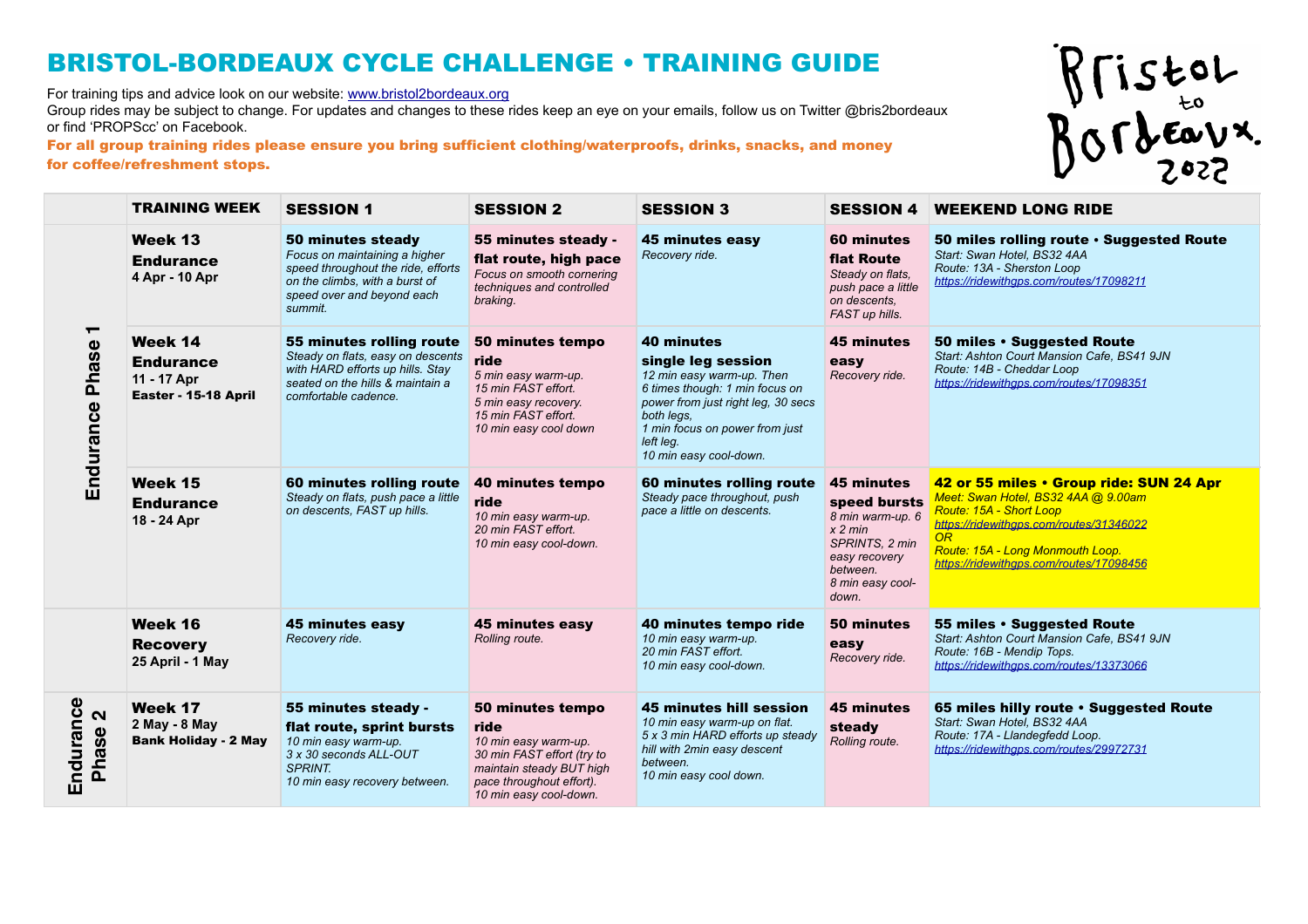For training tips and advice look on our website: [www.bristol2bordeaux.org](http://www.bristol2bordeaux.org) 

Group rides may be subject to change. For updates and changes to these rides keep an eye on your emails, follow us on Twitter @bris2bordeaux or find 'PROPScc' on Facebook.



|                                         | <b>TRAINING WEEK</b>                                  | <b>SESSION 1</b>                                                                                                                                                            | <b>SESSION 2</b>                                                                                                                                                 | <b>SESSION 3</b>                                                                                                                                                                                                                                        | <b>SESSION 4</b>                              | <b>WEEKEND LONG RIDE</b>                                                                                                                                                                                                                         |
|-----------------------------------------|-------------------------------------------------------|-----------------------------------------------------------------------------------------------------------------------------------------------------------------------------|------------------------------------------------------------------------------------------------------------------------------------------------------------------|---------------------------------------------------------------------------------------------------------------------------------------------------------------------------------------------------------------------------------------------------------|-----------------------------------------------|--------------------------------------------------------------------------------------------------------------------------------------------------------------------------------------------------------------------------------------------------|
| $\mathbf{\Omega}$<br>Phase<br>Endurance | Week 18<br>9 - 15 May                                 | <b>75 minutes rolling route</b><br>Steady on flats, easy on<br>descents, HARD efforts up ALL<br>hills. Aim to stay seated through<br>ALL hills.                             | 45 minutes tempo<br>ride<br>10 min easy warm-up.<br>25 min FAST effort.<br>10 min easy cool-down.                                                                | <b>40 minutes hill session</b><br>10min easy warm-up on flat.<br>On moderate hill 6 x 90 second<br>climbs, 60 sec HARD but<br><b>SEATED.</b><br>30 sec OUT of saddle pushing<br>pace.<br>2 min easy recovery between<br>reps.<br>10 min easy cool-down. | 50 minutes<br>easy<br>Recovery ride.          | 75 miles · Suggested Route<br>Start: Ashton Court Mansion Cafe, BS41 9JN<br>Route: 18B - Sherston - Bath Tunnels Loop<br>https://ridewithgps.com/routes/13624135                                                                                 |
|                                         | Week 19<br>16 - 22 May                                | <b>60 minutes HILLY route</b><br>Steady on flats, easy on<br>descents, MAXIMUM effort on<br>ALL hills. Climb with a mix of in &<br>out of saddle keeping intensity<br>high. | 50 minutes tempo ride<br>10 min easy warm-up.<br>30 min FAST effort (try to<br>maintain steady BUT high<br>pace throughout effort).<br>10 min easy cool-down.    | 60 minutes speed<br><b>bursts</b><br>10 min easy warm-up.<br>10 x 2 min SPRINTS with<br>2min easy recovery between.<br>8 min easy cool-down.                                                                                                            | 55 minutes<br>easy<br>Recovery ride.          | 65 or 85 miles • Group ride: SUN 22 May<br>Meet: Swan Hotel, BS32 4AA @ 9.00am<br>Route: 19A - Short - Llandegfedd Loop<br>https://ridewithgps.com/routes/29972731<br>Route: 19A - Long - Severn Loop<br>https://ridewithaps.com/routes/27195706 |
|                                         | Week 20<br><b>Recovery</b><br>23 - 29 May             | 55 minutes steady -<br>varied terrain                                                                                                                                       |                                                                                                                                                                  | <b>45 minutes easy</b><br>Recovery ride.                                                                                                                                                                                                                |                                               | 100 miles · Suggested Route<br>Start: Ashton Court Mansion Cafe, BS41 9JN<br>Route: 20B - Somerset Loop<br>https://ridewithgps.com/routes/17233461                                                                                               |
| S<br>Phase<br>Endurance                 | Week 21<br>30 May - 5 June<br>Bank Holiday - 2/3 June | 50 minutes tempo ride<br>5 min easy warm-up.<br>15 min FAST effort.<br>5 min easy recovery.<br>15 min FAST effort.<br>10 min easy cool down                                 | 45 minutes steady<br>Rolling route.                                                                                                                              | 45 minutes tempo ride<br>10 min easy warm-up.<br>25 min FAST effort.<br>10 min easy cool-down.                                                                                                                                                          | 55 minutes<br>easy<br>Steady Pace.            | 100 miles · Suggested Route<br>Start: Swan Hotel. BS32 4AA<br>Route: 21A - Cotswolds Long<br>https://ridewithgps.com/routes/17233732                                                                                                             |
|                                         | Week 22<br>6 - 12 June                                | 55 minutes steady -<br>flat route, sprint bursts<br>10 min easy warm-up.<br>3 x 30 seconds ALL-OUT<br><b>SPRINT.</b><br>10 min easy recovery between.                       | 50 minutes tempo<br>ride<br>10 min easy warm-up.<br>30 min FAST effort (try to<br>maintain steady BUT high<br>pace throughout effort).<br>10 min easy cool-down. | 45 minutes hill session<br>10 min easy warm-up on flat.<br>5 x 3 min HARD efforts up steady<br>hill with 2min easy descent<br>between.<br>10 min easy cool down.                                                                                        | <b>45 minutes</b><br>steady<br>Rolling route. | <b>PROPScc SPORTIVE: SUN 12 Jun</b><br><b>Medium Route ideal for CLASSIC riders</b><br><b>LONG Route ideal for EXTREME riders - Sign Up HERE</b><br>http://www.to be advised (provisional date)                                                  |
|                                         | Week 23<br>13 - 19 June                               | 65 minutes easy<br>Recovery ride.                                                                                                                                           | 50 minutes tempo<br>ride<br>10 min easy warm-up.<br>20 min FAST effort.<br>10 min easy cool-down.                                                                | 50 minutes speed<br><b>bursts</b><br>10 min easy warm-up.<br>8 x 2 min SPRINTS with<br>2min easy recovery between.<br>8 min easy cool-down.                                                                                                             | <b>75 minutes</b><br>easy<br>Recovery ride.   | 65 miles Steady . Suggested Route<br>Start: Swan Hotel. BS32 4AA<br>Route: 23A - Tetbury Loop.<br>https://ridewithgps.com/routes/14410713                                                                                                        |